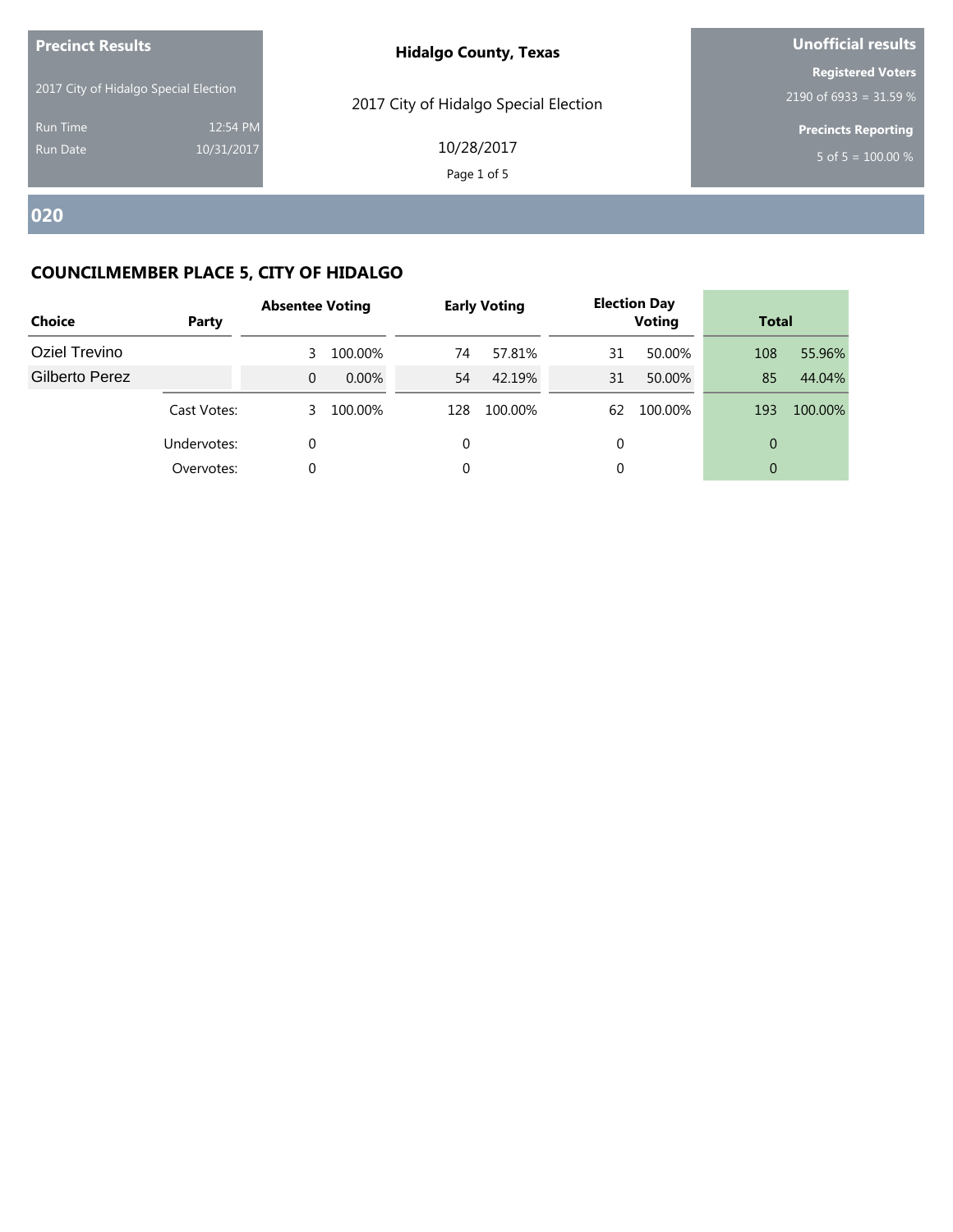| <b>Precinct Results</b>               |                        | <b>Hidalgo County, Texas</b>          | <b>Unofficial results</b>                          |  |  |  |
|---------------------------------------|------------------------|---------------------------------------|----------------------------------------------------|--|--|--|
| 2017 City of Hidalgo Special Election |                        | 2017 City of Hidalgo Special Election | <b>Registered Voters</b><br>2190 of 6933 = 31.59 % |  |  |  |
| <b>Run Time</b><br><b>Run Date</b>    | 12:54 PM<br>10/31/2017 | 10/28/2017<br>Page 2 of 5             | <b>Precincts Reporting</b><br>5 of 5 = $100.00\%$  |  |  |  |
|                                       |                        |                                       |                                                    |  |  |  |

| <b>Choice</b>  | Party       | <b>Absentee Voting</b> |          |   | <b>Early Voting</b> |   | <b>Election Day</b><br><b>Voting</b> |          | <b>Total</b> |  |
|----------------|-------------|------------------------|----------|---|---------------------|---|--------------------------------------|----------|--------------|--|
| Oziel Trevino  |             | 0                      | $0.00\%$ | 0 | $0.00\%$            | 0 | $0.00\%$                             | $\Omega$ | $0.00\%$     |  |
| Gilberto Perez |             | 0                      | 0.00%    | 0 | $0.00\%$            | 0 | $0.00\%$                             | $\Omega$ | $0.00\%$     |  |
|                | Cast Votes: | 0                      | $0.00\%$ | 0 | $0.00\%$            | 0 | $0.00\%$                             | $\Omega$ | $0.00\%$     |  |
|                | Undervotes: | 0                      |          |   |                     | 0 |                                      | $\Omega$ |              |  |
|                | Overvotes:  |                        |          |   |                     |   |                                      | $\Omega$ |              |  |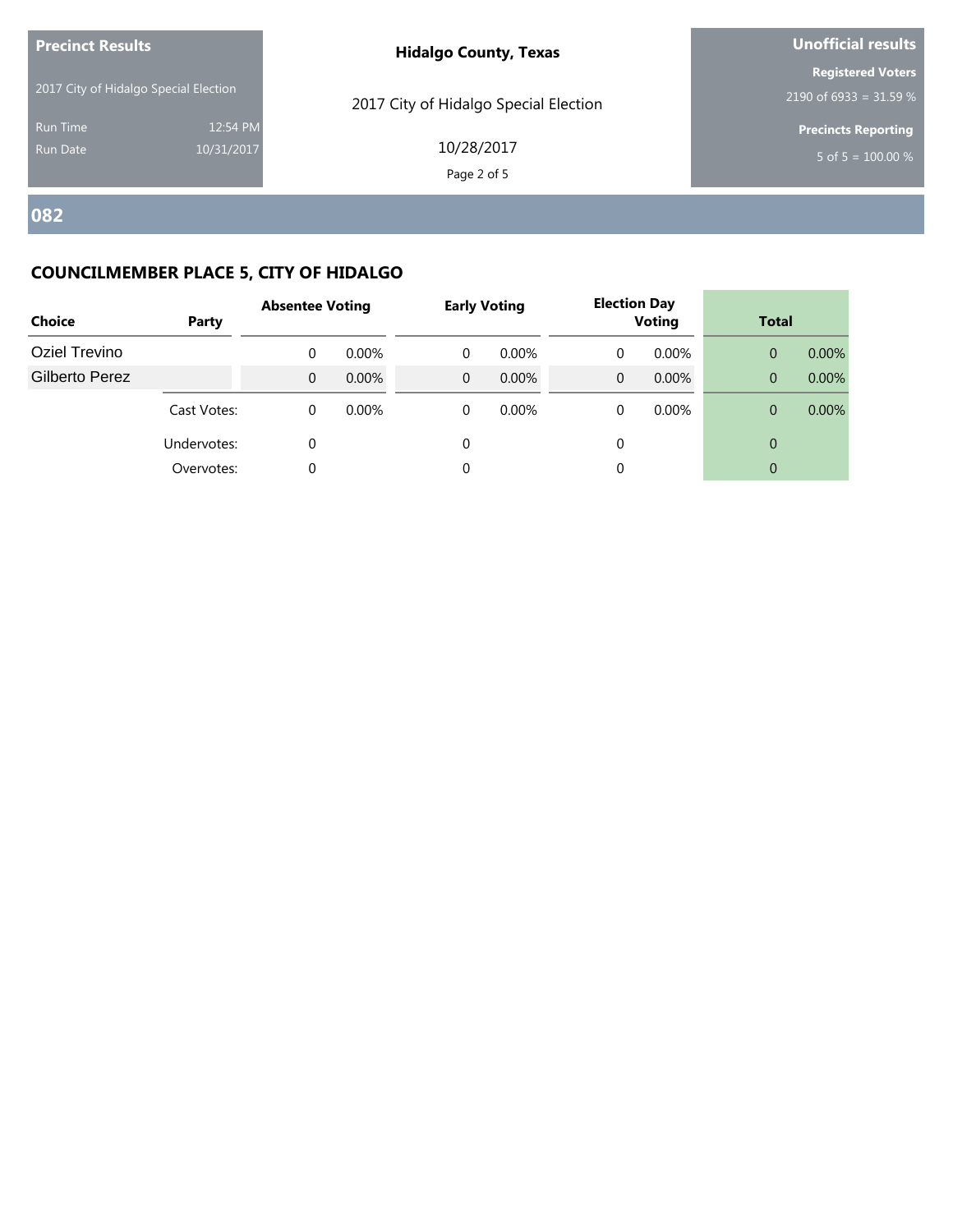| 2017 City of Hidalgo Special Election<br>2017 City of Hidalgo Special Election<br>12:54 PM<br><b>Run Time</b><br>10/28/2017<br>10/31/2017<br><b>Run Date</b> | <b>Precinct Results</b> | <b>Unofficial results</b>                          |
|--------------------------------------------------------------------------------------------------------------------------------------------------------------|-------------------------|----------------------------------------------------|
|                                                                                                                                                              |                         | <b>Registered Voters</b><br>2190 of 6933 = 31.59 % |
| Page 3 of 5                                                                                                                                                  |                         | <b>Precincts Reporting</b><br>5 of 5 = $100.00\%$  |

| <b>Choice</b>  | Party       | <b>Absentee Voting</b> |          |          | <b>Early Voting</b> |   | <b>Election Day</b><br><b>Voting</b> |              | <b>Total</b> |  |
|----------------|-------------|------------------------|----------|----------|---------------------|---|--------------------------------------|--------------|--------------|--|
| Oziel Trevino  |             |                        | 100.00%  | 0        | $0.00\%$            | 0 | $0.00\%$                             |              | 83.33%       |  |
| Gilberto Perez |             | 0                      | $0.00\%$ | $\Omega$ | $0.00\%$            |   | 100.00%                              |              | 16.67%       |  |
|                | Cast Votes: |                        | 100.00%  | 0        | 0.00%               |   | 100.00%                              | 6            | 100.00%      |  |
|                | Undervotes: | 0                      |          | 0        |                     |   |                                      | $\mathbf{0}$ |              |  |
|                | Overvotes:  | 0                      |          |          |                     |   |                                      | $\mathbf{0}$ |              |  |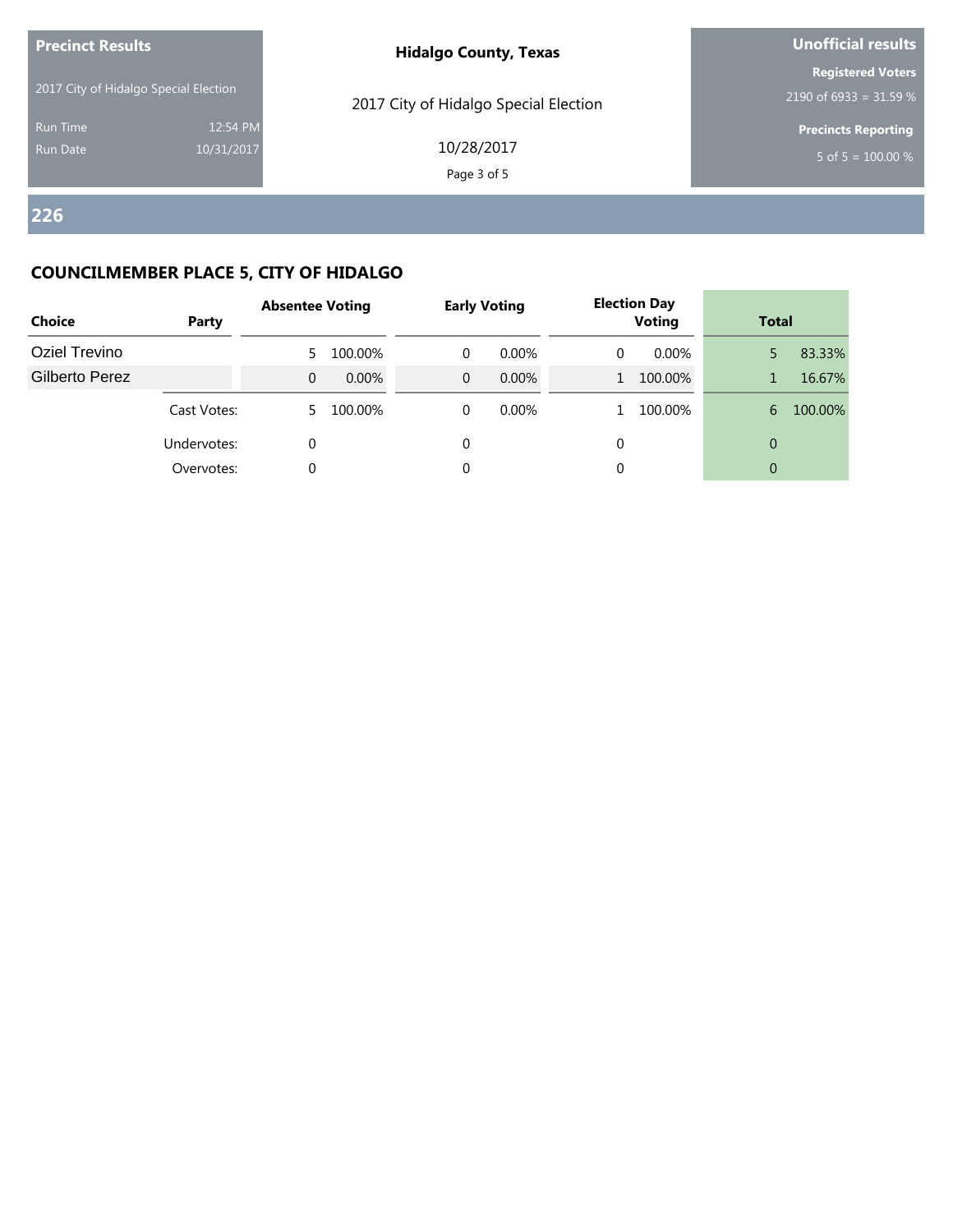| <b>Precinct Results</b>               |                        | <b>Hidalgo County, Texas</b>          | <b>Unofficial results</b>                            |  |  |
|---------------------------------------|------------------------|---------------------------------------|------------------------------------------------------|--|--|
| 2017 City of Hidalgo Special Election |                        | 2017 City of Hidalgo Special Election | <b>Registered Voters</b><br>2190 of 6933 = 31.59 $%$ |  |  |
| <b>Run Time</b><br>Run Date           | 12:54 PM<br>10/31/2017 | 10/28/2017<br>Page 4 of 5             | <b>Precincts Reporting</b><br>5 of 5 = $100.00\%$    |  |  |
|                                       |                        |                                       |                                                      |  |  |

| <b>Choice</b>  | Party       | <b>Absentee Voting</b> |         |     | <b>Early Voting</b> |     | <b>Election Day</b><br><b>Voting</b> |          | <b>Total</b> |  |
|----------------|-------------|------------------------|---------|-----|---------------------|-----|--------------------------------------|----------|--------------|--|
| Oziel Trevino  |             | 12                     | 80.00%  | 371 | 45.69%              | 187 | 42.21%                               | 570      | 44.88%       |  |
| Gilberto Perez |             | 3                      | 20.00%  | 441 | 54.31%              | 256 | 57.79%                               | 700      | 55.12%       |  |
|                | Cast Votes: | 15                     | 100.00% | 812 | 100.00%             | 443 | 100.00%                              | 1270     | 100.00%      |  |
|                | Undervotes: | 0                      |         | 0   |                     |     |                                      | $\Omega$ |              |  |
|                | Overvotes:  | 0                      |         |     |                     |     |                                      | $\Omega$ |              |  |